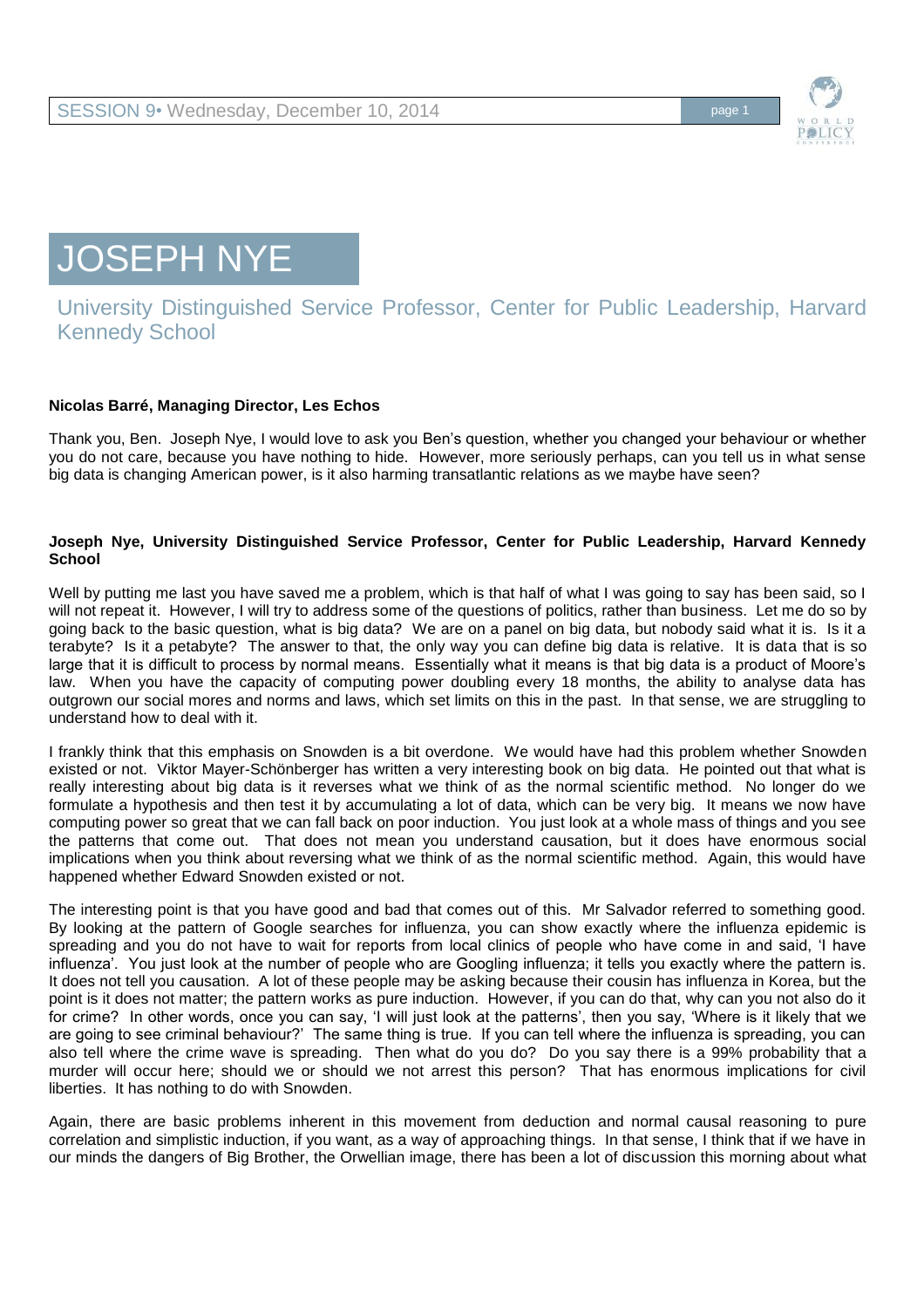

you might call not Big Brother, but Little Cousins, the companies and others. There has not been much attention on the problem that I just identified, which is what I might call putting a Panopticon in your pocket.

What is a Panopticon? Jeremy Bentham said you can get perfect surveillance by creating something he called a Panopticon. You have one guard in the middle who looks out hallways in all directions, so each prisoner in this Panopticon does not know whether he or she is being surveilled or not and that means they have to have their behaviour adjusted accordingly. The guard may be watching television, not in Bentham's day, but today, looking at her iPhone. The point is that the Panopticon was a method of social control that Bentham imagined well before we ever heard of Edward Snowden or big data. What is interesting is that each of you, I suspect, has a Panopticon in your pocket. Therefore, what we have done is gone to a world in which instead of worrying about Big Brother or Little Sister, we put a Little Cousin in our pocket. Unless you have turned off the geographical location on your phone, you are essentially playing a part of this game, which is what is basic to big data. Again, this has nothing to do with Snowden.

There is a poll that Fen Hampson organised for the Global Commission on Internet Governance that Carl Bildt chairs. CHANG Dae-Whan and I happen to be members among others, it is a private Commission, but Fen's poll showed that there was a great deal of anxiety of citizens in democracies about surveillance permitted by big data. It tended to be very much about the companies, even more than about the governments. Yet when it comes to actual behaviour, you are then faced with the types of paradoxes or apparent paradoxes that we heard from Ben in terms of the behaviour.

Now I would argue that some of these paradoxes, and he did not pay quite enough attention to this, those that relate to government, really are deep and inherent. There is a trade off between security and liberty. There are situations in which citizens feeling insecure will give up a certain amount of liberty. It does not have to be, but in fact you look at American history, the periods when we lost most in civil liberties were under liberal presidents, but under times of great fear. Abraham Lincoln suspended habeas corpus during the civil war. Franklin Roosevelt unfairly interned American citizens of Japanese origin at the beginning of World War II. Therefore, when you put people in a democracy in conditions of great fear, even liberal leaders may essentially see the need to do things which invade privacy, which limit liberty, in the name of security. They are responding not just to their own problems, but to a popular demand. I think that is not caught by the three dilemmas that Ben identified.

Now what can you do about this? I would argue that you go back in the American case to James Madison who, when he asked the question of what do you do about government being too strong, or what do you do about who takes care of those who govern us, how do you make sure they are constrained, he argued that you need to divide power, you need checks and balances. From my point of view, what was wrong about the NSA was not simply that they allowed this enormous benefit that Moore's law gave them to collect this data, what was wrong is that the processes for checking and balancing them had not kept up with what technology had produced. That meant that institutions such as the so called Foreign Intelligence Surveillance Court or the congressional oversight committees had not caught up with this new capacity. It was not that the NSA was a rogue agency, it just had this enormous new capacity and the procedures for limiting it and controlling it had not been updated.

I disagree with Ben; I think in the United States at least there has been progress in this area. Go back to the surveillance commission that Obama created and look at the conclusions of that review committee, see Obama's speech in January of this year, and there were some useful, not adequate, not complete, but some useful returns to what I would call Madisonian government. Which is not, do I succumb to surveillance, do I say this is a pure libertarian situation, but how can I set up institutions that strike the balance? Therefore, rather than the executive branch being the judge and jury, I want other checks and balances on this. What Obama did was, and we wait for Congress to enact this, it still has not happened, was say that the NSA would no longer hold the metadata of the telephone calls and Internet connections that it had been holding. That those would be held now by the phone companies and that you would need a subpoena from a court to be able to access them. I think that is an improvement along the grounds that I described, in the direction of preserving civil liberties.

Similarly he has provided for improvements in the so called FISA court, the secret court which looks at these requests by making sure there will now be a public advocate. Therefore, it will not be just an executive branch official saying, 'Give me a warrant', there will also be someone who can argue, 'This is not enough; you have to make more evidence